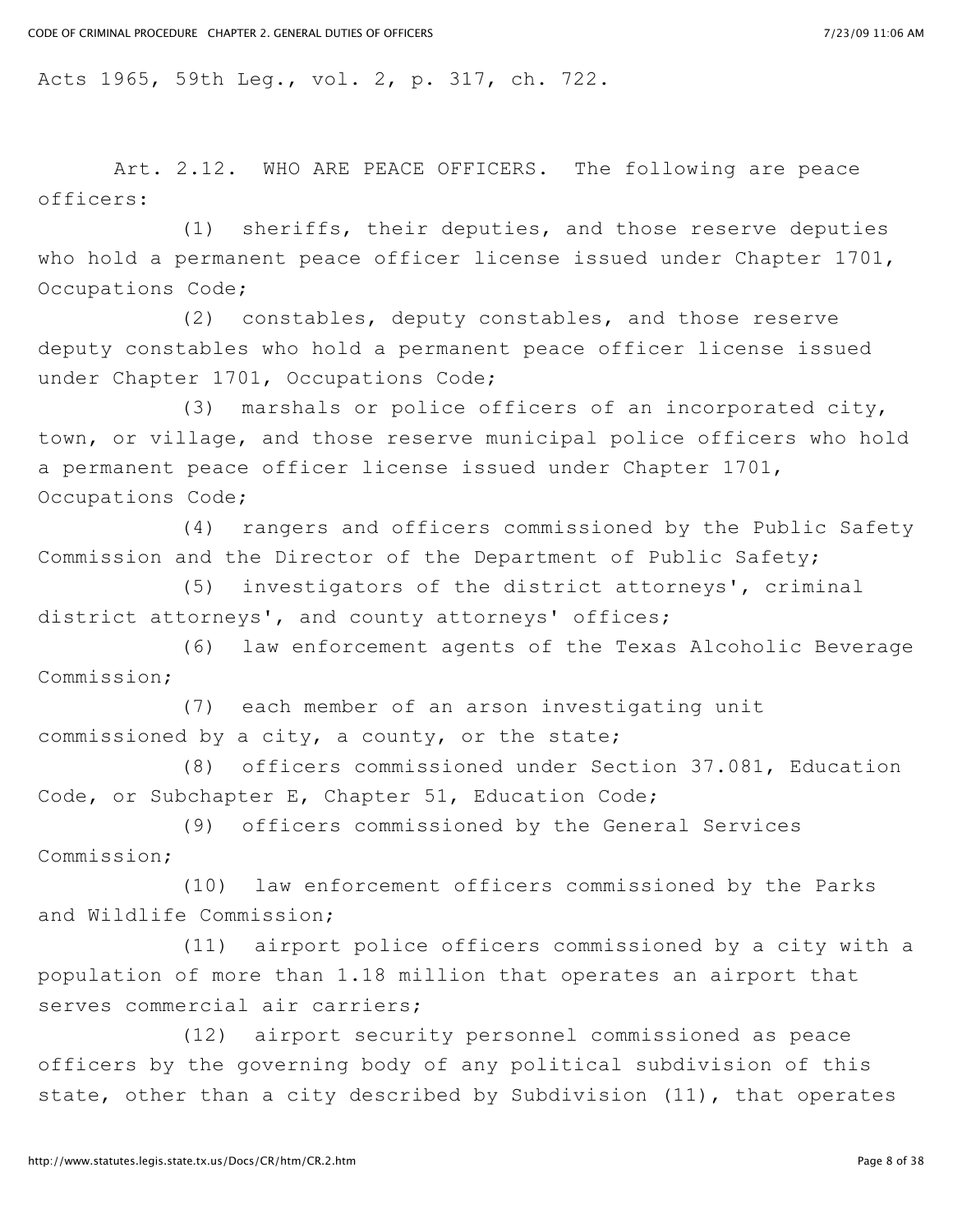an airport that serves commercial air carriers;

(13) municipal park and recreational patrolmen and security officers;

(14) security officers and investigators commissioned as peace officers by the comptroller;

(15) officers commissioned by a water control and improvement district under Section 49.216, Water Code;

(16) officers commissioned by a board of trustees under Chapter 54, Transportation Code;

(17) investigators commissioned by the Texas Medical Board;

(18) officers commissioned by the board of managers of the Dallas County Hospital District, the Tarrant County Hospital District, or the Bexar County Hospital District under Section 281.057, Health and Safety Code;

(19) county park rangers commissioned under Subchapter E, Chapter 351, Local Government Code;

(20) investigators employed by the Texas Racing Commission;

(21) officers commissioned under Chapter 554, Occupations Code;

(22) officers commissioned by the governing body of a metropolitan rapid transit authority under Section 451.108, Transportation Code, or by a regional transportation authority under Section 452.110, Transportation Code;

(23) investigators commissioned by the attorney general under Section 402.009, Government Code;

(24) security officers and investigators commissioned as peace officers under Chapter 466, Government Code;

(25) an officer employed by the Department of State Health Services under Section 431.2471, Health and Safety Code;

(26) officers appointed by an appellate court under Subchapter F, Chapter 53, Government Code;

(27) officers commissioned by the state fire marshal under Chapter 417, Government Code;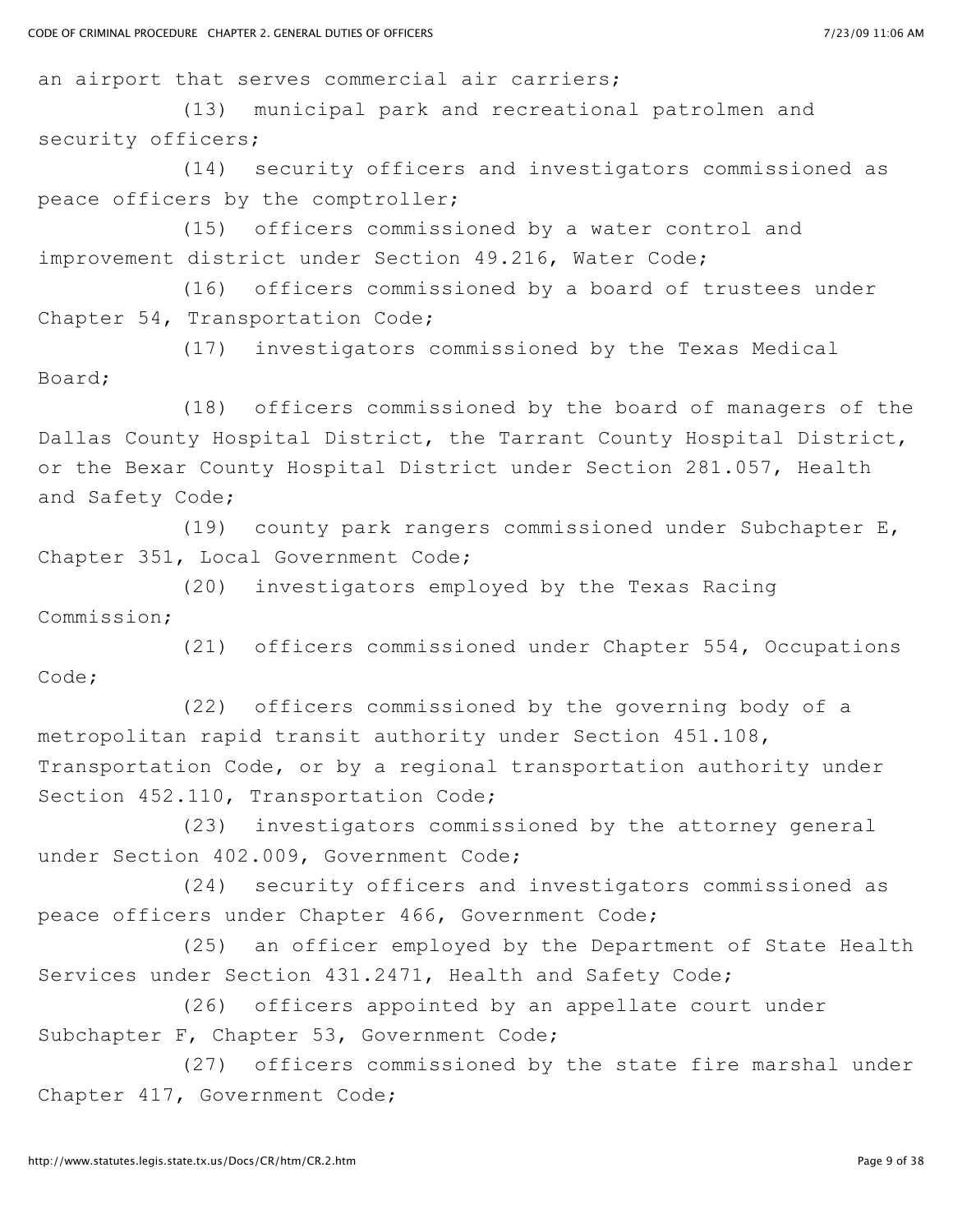(28) an investigator commissioned by the commissioner of insurance under Section 701.104, Insurance Code;

(29) apprehension specialists and inspectors general commissioned by the Texas Youth Commission as officers under Sections 61.0451 and 61.0931, Human Resources Code;

(30) officers appointed by the inspector general of the Texas Department of Criminal Justice under Section 493.019, Government Code;

(31) investigators commissioned by the Commission on Law Enforcement Officer Standards and Education under Section 1701.160, Occupations Code;

(32) commission investigators commissioned by the Texas Private Security Board under Section 1702.061(f), Occupations Code;

(33) the fire marshal and any officers, inspectors, or investigators commissioned by an emergency services district under Chapter 775, Health and Safety Code;

(34) officers commissioned by the State Board of Dental Examiners under Section 254.013, Occupations Code, subject to the limitations imposed by that section; and

(35) investigators commissioned by the Texas Juvenile Probation Commission as officers under Section 141.055, Human Resources Code.

Acts 1965, 59th Leg., vol. 2, p. 317, ch. 722. Amended by Acts 1967, 60th Leg., p. 1734, ch. 659, Sec. 5, eff. Aug. 28, 1967; Acts 1971, 62nd Leg., p. 1116, ch. 246, Sec. 3, eff. May 17, 1971; Acts 1973, 63rd Leg., p. 9, ch. 7, Sec. 2, eff. Aug. 27, 1973; Acts 1973, 63rd Leg., p. 1259, ch. 459, Sec. 1, eff. Aug. 27, 1973; Acts 1975, 64th Leg., p. 480, ch. 204, Sec. 1, eff. Sept. 1, 1975; Acts 1977, 65th Leg., p. 618, ch. 227, Sec. 2, eff. May 24, 1977; Acts 1977, 65th Leg., p. 1082, ch. 396, Sec.1, eff. Aug. 29, 1977.

Amended by Acts 1983, 68th Leg., p. 545, ch. 114, Sec. 1, eff. May 17,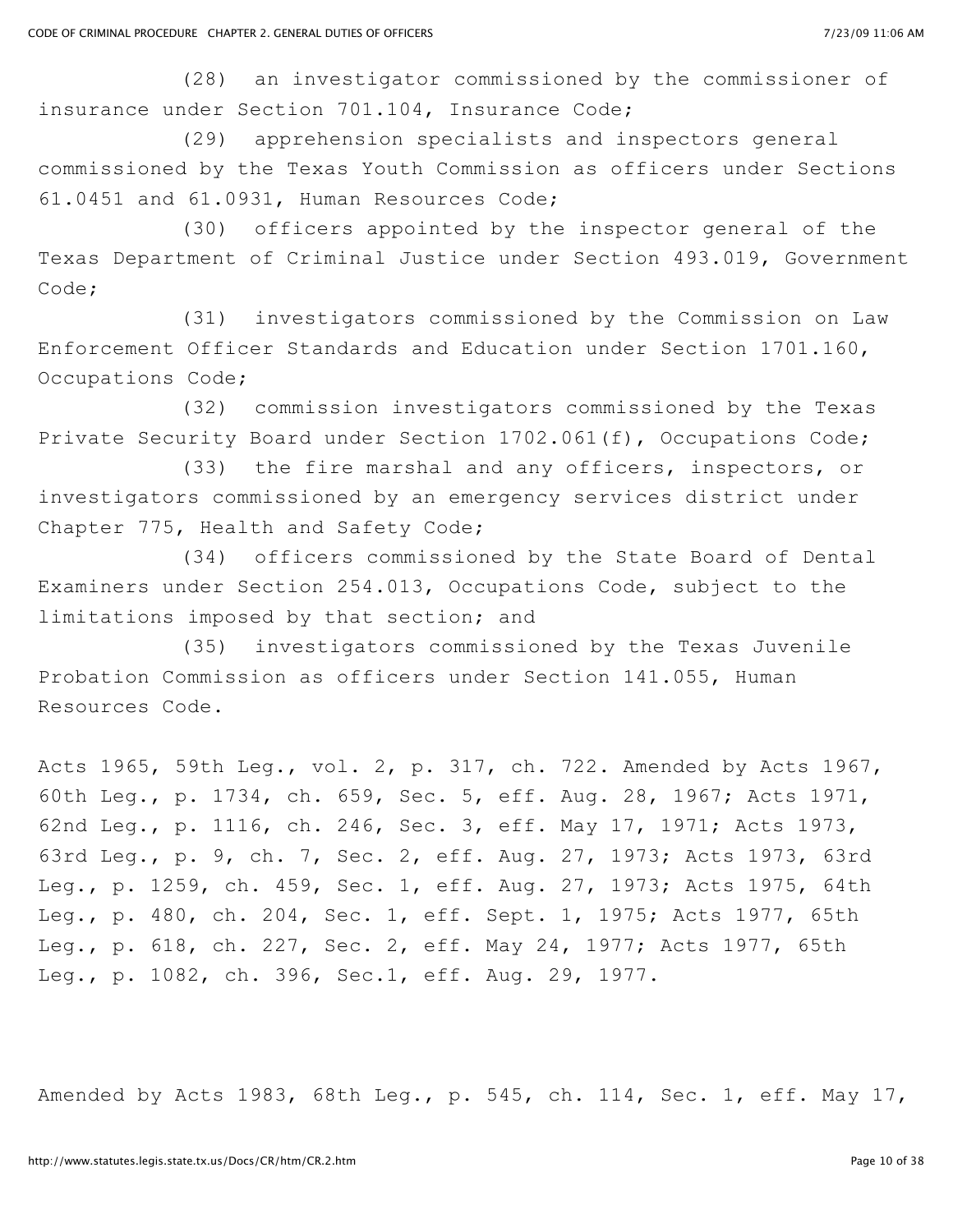1983; Acts 1983, 68th Leg., p. 4358, ch. 699, Sec. 11, eff. June 19, 1983; Acts 1983, 68th Leg., p. 4901, ch. 867, Sec. 2, eff. June 19, 1983; Acts 1983, 68th Leg., p. 5303, ch. 974, Sec. 11, eff. Aug. 29, 1983; Acts 1985, 69th Leg., ch. 384, Sec. 2, eff. Aug. 26, 1985; Acts 1985, 69th Leg., ch. 907, Sec. 6, eff. Sept. 1, 1985; Acts 1986, 69th Leg., 2nd C.S., ch. 19, Sec. 4, eff. Dec. 4, 1986; Acts 1987, 70th Leg., ch. 262, Sec. 20, eff. Sept. 1, 1987; Acts 1987, 70th Leg., ch. 350, Sec. 1, eff. Aug. 31, 1987; Acts 1989, 71st Leg., ch. 277, Sec. 4, eff. June 14, 1989; Acts 1989, 71st Leg., ch. 794, Sec. 1, eff. Aug. 28, 1989; Acts 1989, 71st Leg., ch. 1104, Sec. 4, eff. June 16, 1989; Acts 1991, 72nd Leg., ch. 16, Sec. 4.02, eff. Aug. 26, 1991; Acts 1991, 72nd Leg., ch. 228, Sec. 1, eff. Sept. 1, 1991; Acts 1991, 72nd Leg., ch. 287, Sec. 24, eff. Sept. 1, 1991; Acts 1991, 72nd Leg., ch. 386, Sec. 70, eff. Aug. 26, 1991; Acts 1991, 72nd Leg., ch. 446, Sec. 1, eff. June 11, 1991; Acts 1991, 72nd Leg., ch. 544, Sec. 1, eff. Aug. 26, 1991; Acts 1991, 72nd Leg., ch. 545, Sec. 2, eff. Aug. 26, 1991; Acts 1991, 72nd Leg., ch. 597, Sec. 57, eff. Sept. 1, 1991; Acts 1991, 72nd Leg., ch. 853, Sec. 2, eff. Sept. 1, 1991; Acts 1991, 72nd Leg., 1st C.S., ch. 6, Sec. 6; Acts 1991, 72nd Leg., 1st C.S., ch. 14, Sec. 3.01, eff. Nov. 12, 1991; Acts 1993, 73rd Leg., ch. 107, Sec. 4.07, eff. Aug. 30, 1993; Acts 1993, 73rd Leg., ch. 116, Sec. 1, eff. Aug. 30, 1993; Acts 1993, 73rd Leg., ch. 339, Sec. 2, eff. Sept. 1, 1993; Acts 1993, 73rd Leg., ch. 695, Sec. 2, eff. Sept. 1, 1993; Acts 1993, 73rd Leg., ch. 912, Sec. 25, eff. Sept. 1, 1993; Acts 1995, 74th Leg., ch. 260, Sec. 10, eff. May 30, 1995; Acts 1995, 74th Leg., ch. 621, Sec. 2, eff. Sept. 1, 1995; Acts 1995, 74th Leg., ch. 729, Sec. 1, eff. Aug. 28, 1995; Acts 1997, 75th Leg., ch. 1423, Sec. 4.01, eff. Sept. 1, 1997; Acts 1999, 76th Leg., ch. 90, Sec. 1, eff. Sept. 1, 1999; Acts 1999, 76th Leg., ch. 322, Sec. 2, eff. May 29, 1999; Acts 1999, 76th Leg., ch. 882, Sec. 2, eff. June 18, 1999; Acts 1999, 76th Leg., ch. 974, Sec. 37, eff. Sept. 1, 1999; Acts 2001, 77th Leg., ch. 272, Sec. 7, eff. Sept. 1, 2001; Acts 2001, 77th Leg., ch. 442, Sec. 1, eff. Sept. 1, 2001; Acts 2001, 77th Leg., ch. 669, Sec. 8, eff. Sept. 1, 2001; Acts 2001, 77th Leg., ch. 1420, Sec. 3.001, eff. Sept. 1, 2001; Acts 2003, 78th Leg., ch. 235, Sec. 16, eff. Sept. 1,